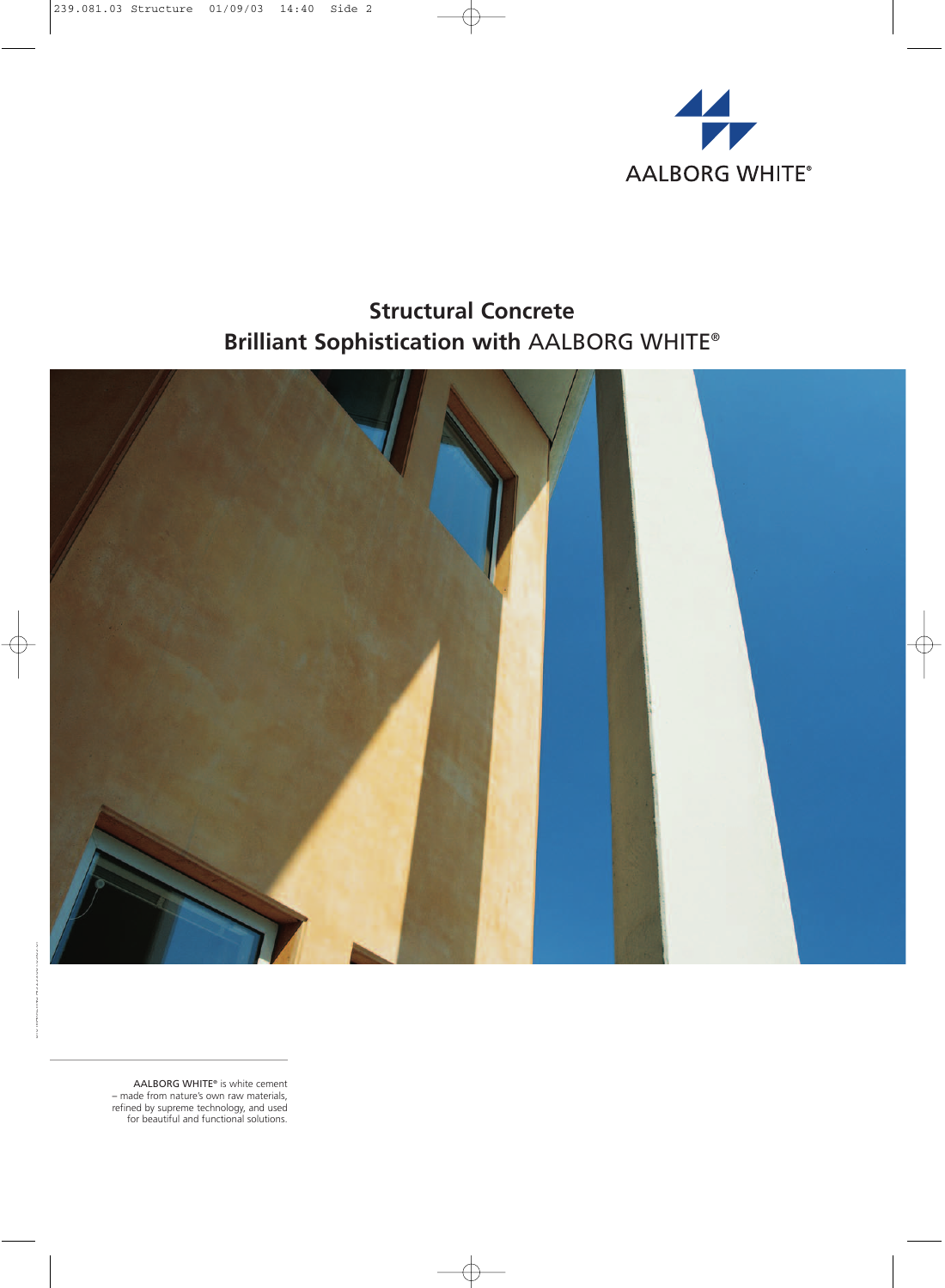# **Sophisticated, Brightly Coloured Concrete Structures**



#### **Concrete Panels**

Concrete panels can be produced in many exciting shapes with a wealth of possibilities in terms of refined details and desired surface texture. The high and very consistent reflective index of AALBORG WHITE<sup>®</sup> makes it possible to create white or brightly coloured panels with a futuristic appearance.









*Top left: Lindholm Høje, Museum, Denmark Top middle: Part of office building, Viby, Denmark Top right: Fibre reinforced concrete Bottom: Office building, Viby, Denmark*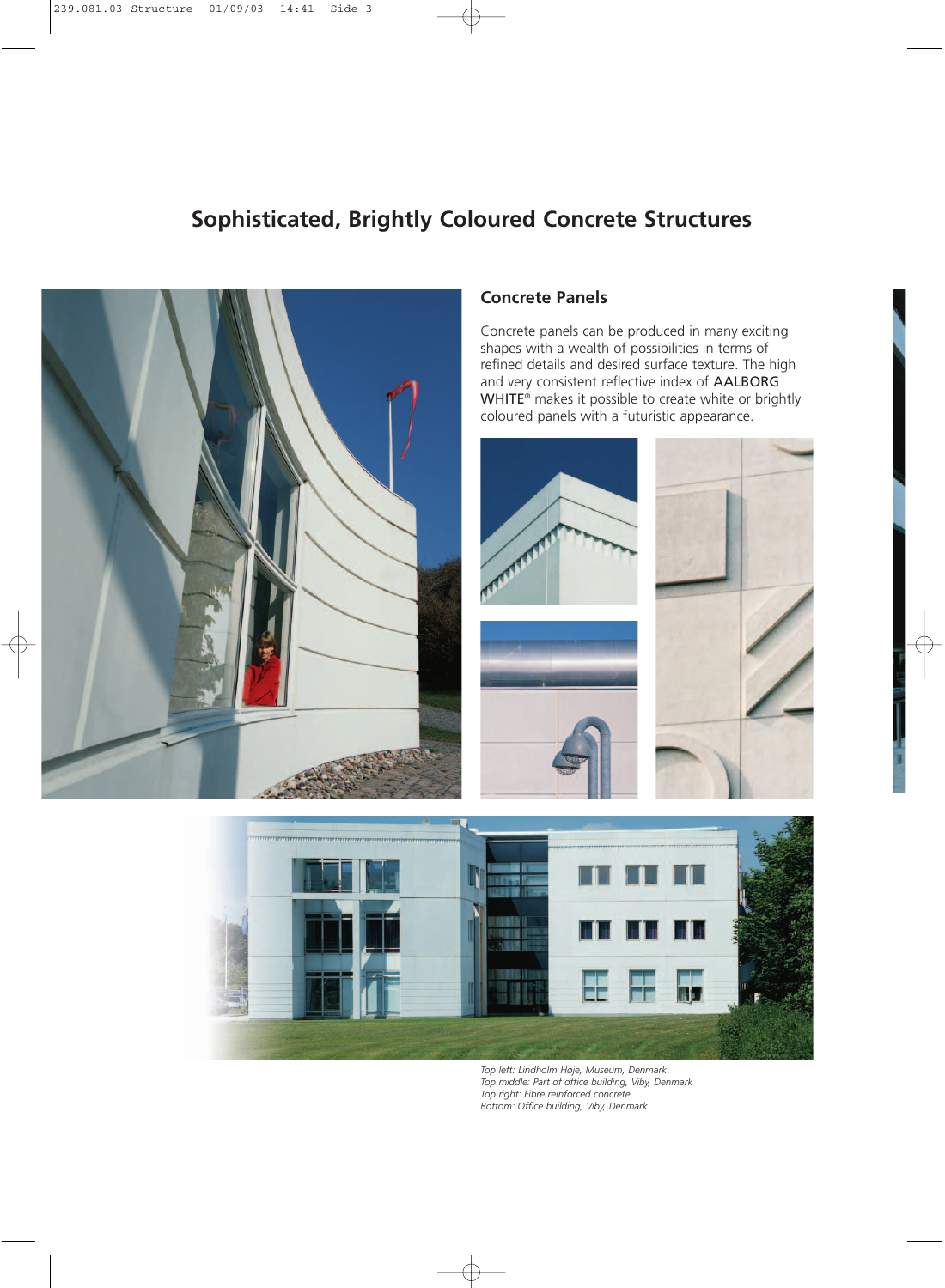

## **with** AALBORG WHITE®





*Top left: Central foyer area, the Black Diamond, Copenhagen, Denmark Top right: Unicon Headquarter, Roskilde, Denmark Bottom: Fibre reinforced concrete*

#### **In Situ Cast Structures**

The greatest freedom in shaping concrete usually exists for constructions where the concrete is poured and cast on site. Only your imagination and what is practically possible with moulds and formwork limit the possibilities. When mixed properly, concrete based on AALBORG WHITE® cement obtains very high strength and durability due to the high strength potential of the cement.



#### **Columns and Beams**

By building with columns and beams one has all the possibilities of creating an attractive airy indoor environment. With columns and beams of white or coloured concrete based on AALBORG WHITE® the immediate impression is one of elegance and lightness in construction. This is further enhanced by admitting natural light through the extensive use of glass, thereby taking full advantage of the AALBORG WHITE® high reflective index.

#### **Glass Fibre Reinforced Concrete (GRC)**

GRC is used for very thin and light panels. A common application is in the renovation of facings to rejuvenate old buildings. GRC produced with AALBORG WHITE® has optimum strength and toughness due to the high intrinsic strength of the cement and its strong binding capacity to the fibres.